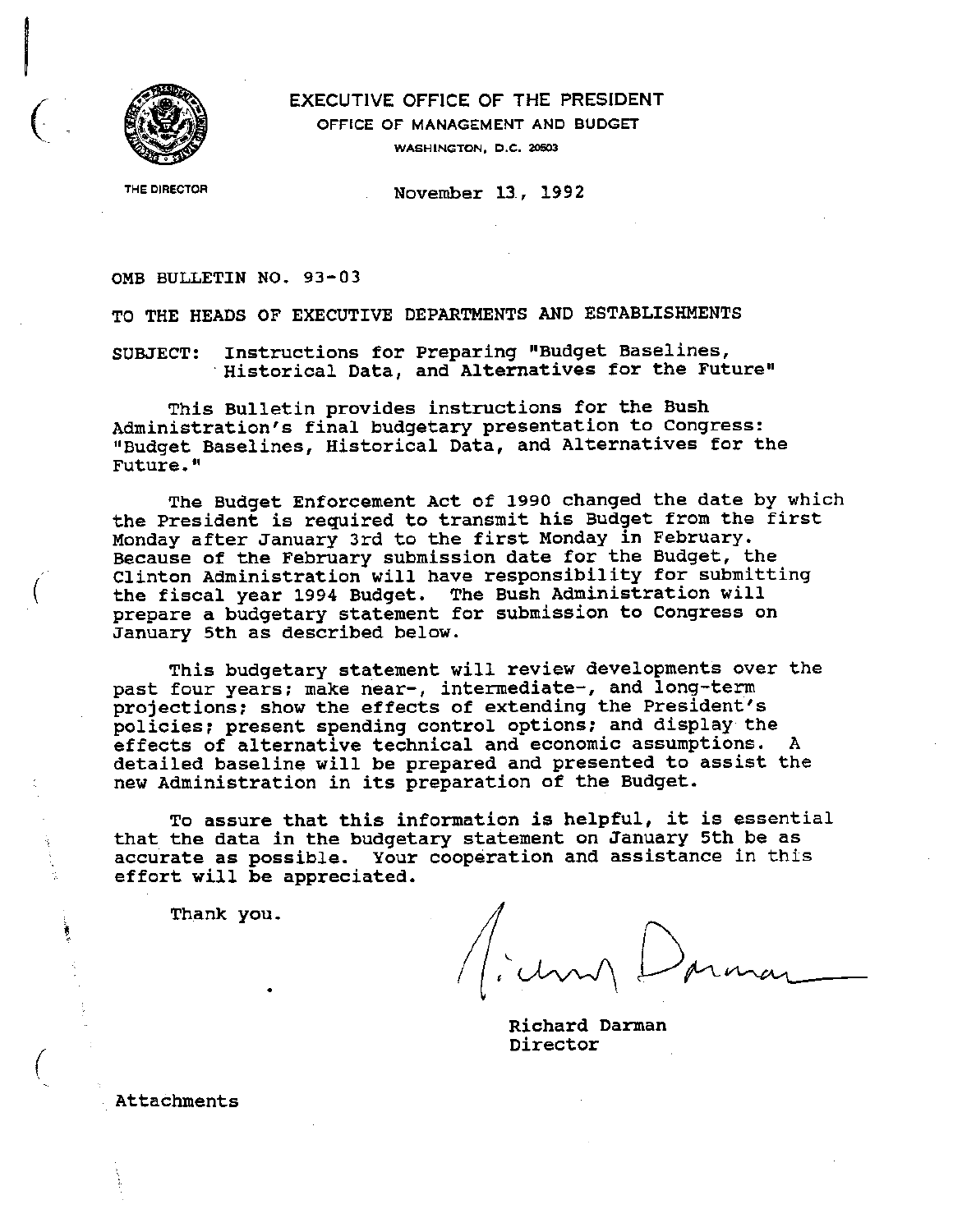المتعجبين والرسرا مسا

## Instructions for Preparing "Budget Baselines, Historical Data, and Alternatives for the Future"

1. **Purpose.** This attachment provides instructions on updating the Budget Preparation System (BPS). This data base will be used to prepare the final budget statement that will be transmitted to Congress by the outgoing Administration in early January. will also serve as a basis for developing the budget of the incoming President. Under 31 U.S.C. 1105, the President's budget is required to be transmitted by the first Monday in February. For these purposes, data will be reported that reflect past year actuals, enacted current year amounts, and baseline estimates through 1998.

### 2. **Timinq and submission requirements.**

 $\epsilon$ 

**e** 

- A. BPS data. Agencies are required to provide data:
- for FY 1992 (actuals) and FY 1993 (enacted) in BPS  $-$ policy data sections: and
- for FYs 1993-1998 in BPS baseline data sections.

Attachment B provides a listing of BPS submission requirements by data section.

Policy estimates will not be required for the budget year and beyond for the December submission. However, baseline estimates are required through BY+4. In other words, the BPS will be updated to provide a complete data base for the past and current year (with no changes to current year enacted amounts) and a complete baseline data base through BY+4.

These data are required to be submitted by Wednesday, December 16, 1992. Estimates will be provided for all accounts. For appropriation, fund, or receipt accounts not currently reflected in the BPS data files, agencies will contact their OMB representatives to establish these accounts in the Master Account and Receipt Account Title Files.

Data will be entered directly by agencies into BPS. As a general rule, data will be reported under transmittal code 0, except as noted in section 3.

Data for deposit insurance and the Pension Benefit Guaranty Corporation will be on a cash basis in the BPS.

For those agencies without access to BPS, copies of computer listings will be provided by the agency's OMB representative.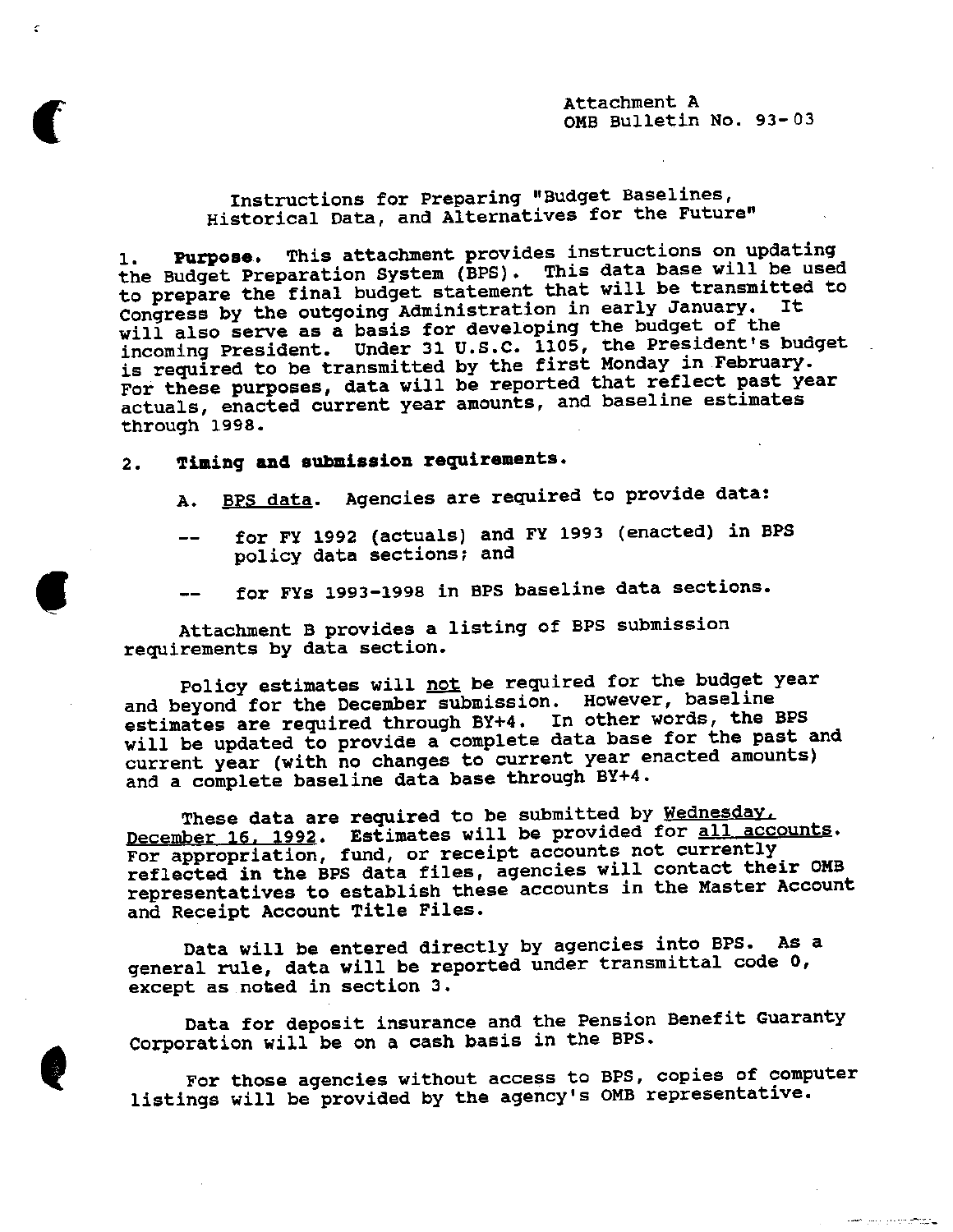These agencies will mark up and return two copies of the computer listings. (Changes will be made by drawing a single line through any amount to be changed and entering the revised amount above  $it.)$ 

The BPS will be available for data entry on Monday, November 16. 1992. Agencies will be able to access all BPS data sections.

Agency access to BPS will be terminated on Wednesday.<br>December 16, 1992. Agencies should ensure that all data pr Agencies should ensure that all data provided for the December submission are complete and accurate. These data will be used to prepare the Bush budget statement.

Even though policy data for BY - BY+4 are not required for the December submission, agencies should note that the data base will need to be updated later for policy proposals for the FY 1994 BUdget of the incoming President.

B. Schedules on the status of trust funds. In addition to the BPS data requirements described above -- which cover all trust funds accounts -- schedules on the status of trust funds, prepared in accordance with the instructions included in section 36.5 of OMB Circular No. A-11, dated July 2, 1992, are required for the following trust funds:

- Federal supplementary medical insurance;
- Federal hospital insurance;
- Federal old-age and survivors insurance; and  $- -$
- $\qquad \qquad -$ Federal disability insurance.

Budget year data for the status of trust funds should be calculated on a baseline basis.

Two copies of these schedules must be provided to the agency's OMB representative no later than Wednesday. December 16. 1992.

### 3. **Basis for the December estimates.**

A. Data for the past year. Data for the past year should be consistent with amounts reported to the Department of Treasury. Agencies should begin to enter prior-year data as soon as possible. based on data they have reported to Treasury. FY 1992 outlay data reported by the agencies must agree with the outlay data reported to Treasury.

Data from the Treasury Annual Report-Appendix, also known as the Treasury Combined statement (TCS), is expected to be ~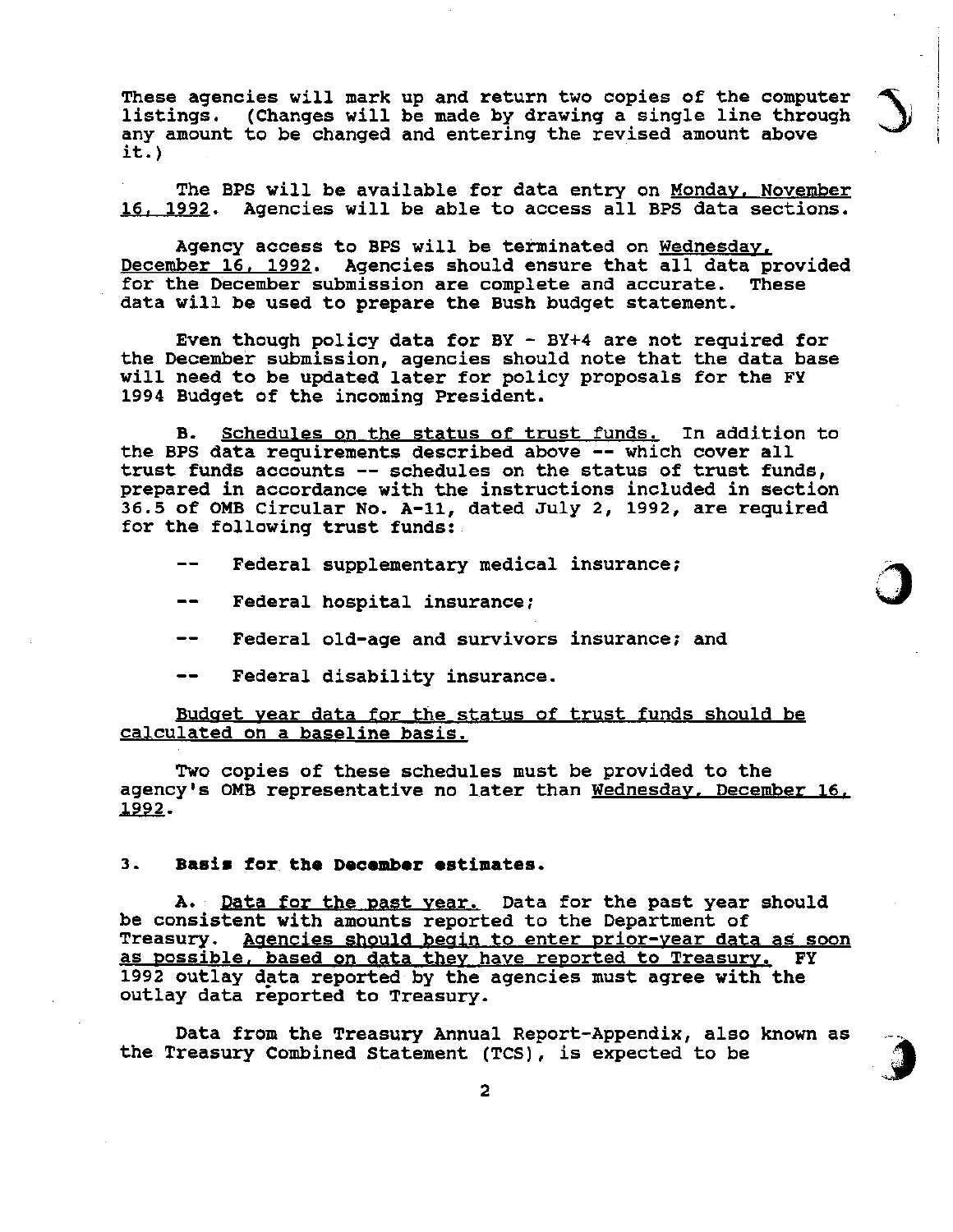available on the BPS by Monday, December 7, 1992. At that time, past year outlay data will be automatically loaded into the program and financing schedule (data section P) and past year receipts data into the receipts policy data section (data section R). Agencies should not wait until Treasury data are loaded into BPS to develop the prior-year data presentation. There will be only ten calendar days from the Treasury upload until agency access to the BPS is terminated -- not normally sufficient time for agencies to build an accurate data base.

(

 $\overline{\mathbf{C}}$ 

After Treasury past year outlay and receipt data are loaded into BPS, these past year amounts will be locked. At that time, agencies should review past year data and discrepancy reports carefully to resolve all discrepancies.

B. Estimates for the current year. For the current year, agencies should enter enacted amounts in all BPS sections (i.e., no supplementals, rescissions, or legislative proposals should be reflected). The exception to the rule is that supplementals associated with mandatory programs should be included in these estimates.

Certain appropriations provided in the FY 1992 Supplemental Appropriations, Transfers, and Rescissions Act (P.L. 102-368) are available only to the extent that a transmittal is made by the President to the Congress specifying a dollar amount and designating the amount as an emergency requirement, as defined in the Balanced BUdget and Emergency Deficit Control Act of 1985, as Data reported should include only the amounts declared by the President to be emergency requirements.

Agencies funded in appropriations acts subject to acrossthe-board reductions should ensure that the amounts that are reported reflect the required reductions.

Detailed instructions on reporting these enacted supplemental appropriations and applying the across-the-board reductions will be issued separately.

C. <u>Estimates for BY through BY+4.</u> No <u>policy estimates</u> for<br>BY+4 are required for the December submission. However, a  $BY - BY + 4$  are required for the December submission. special treatment for budget year character classification data is specified below.

Baseline estimates through BY+4 should be prepared in accordance with the baseline instructions in section 23 of OMB Circular No. A-ll. No legislative proposals will be reflected in these estimates except for the legislative proposal for the veterans cost~of-living adjustment.

Agencies should note that the character classification section (data section C), which is normally used to report policy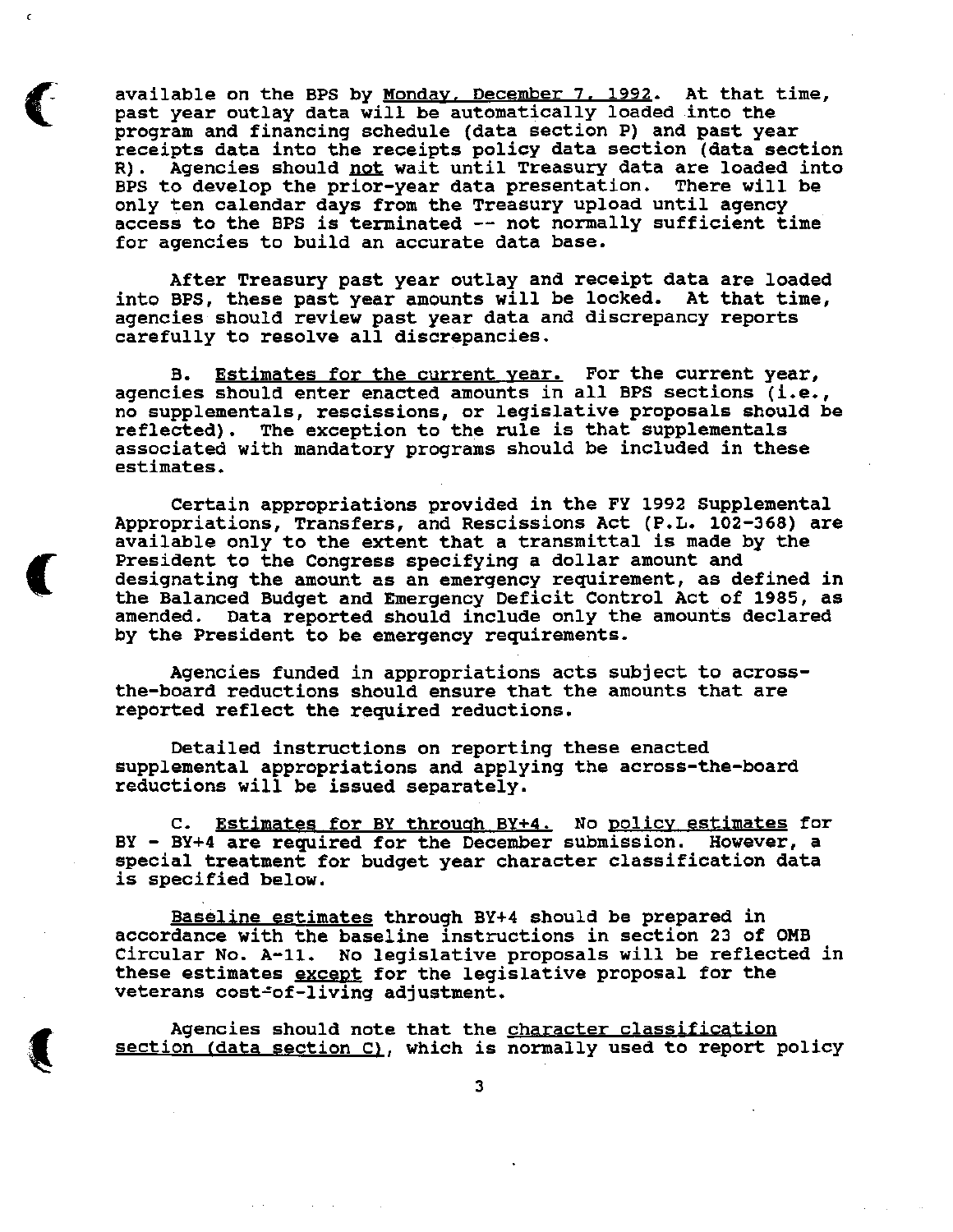data, will include baseline data for the budget year. Specifically, outlay data for the character classification should be developed on a baseline basis (rather than on a policy basis) for the budget year and entered into data section C. As usual, past year actual outlays and current year enacted amounts will also be entered.

D. Economic assumptions. Economic assumptions are expected to be released by Monday, November 16, 1992, and will be provided to agencies under separate cover. All mandatory and discretionary program estimates for FY 1993 through FY 1998 will be based on these economic assumptions.

E. Pay assumptions. To calculate baseline estimates for discretionary programs for the budget and outyears, agencies are required to separate current year budgetary resources into pay and non-pay components. Each component should then be adjusted using the appropriate payor non-pay factors provided in the November economic assumptions.

Agencies should ensure that current year pay amounts represent an accurate estimate of personnel compensation (consistent with total obligations for object classes 11 and 12) for FY 1993. The FY 1994 adjustment factor for pay incorporates the annualization (12-month effect during FY 1994) of the cost of the 1993 pay raise. Agencies should note that specific funding for locality-based pay raises scheduled to begin in FY 1994 is not germane to the calculation of baseline estimates and should not be reflected in these estimates.

4. Interrelationships of BPS data sections and BPS edit checks.<br>Agencies should ensure that all discrepancy messages generated Agencies should ensure that all discrepancy messages by BPS data entry are resolved for the past and current year. In addition, discrepancy messages for baseline data need to be resolved before the BPS data base locks.

5. print Katerials. BUdget Appendix print materials, such as appropriations language and narratives, are not required for the December submission; agencies should give first priority to updating the data base for the December submission.

Reprinted galleys will be provided to agencies for updating approximately by the time of the release of the Bush budget statement and will be the starting point for the Clinton FY 1994 Budget. They will include FY 1993 enacted appropriations language and past and current year data for all schedules that are produced from the BPS data base.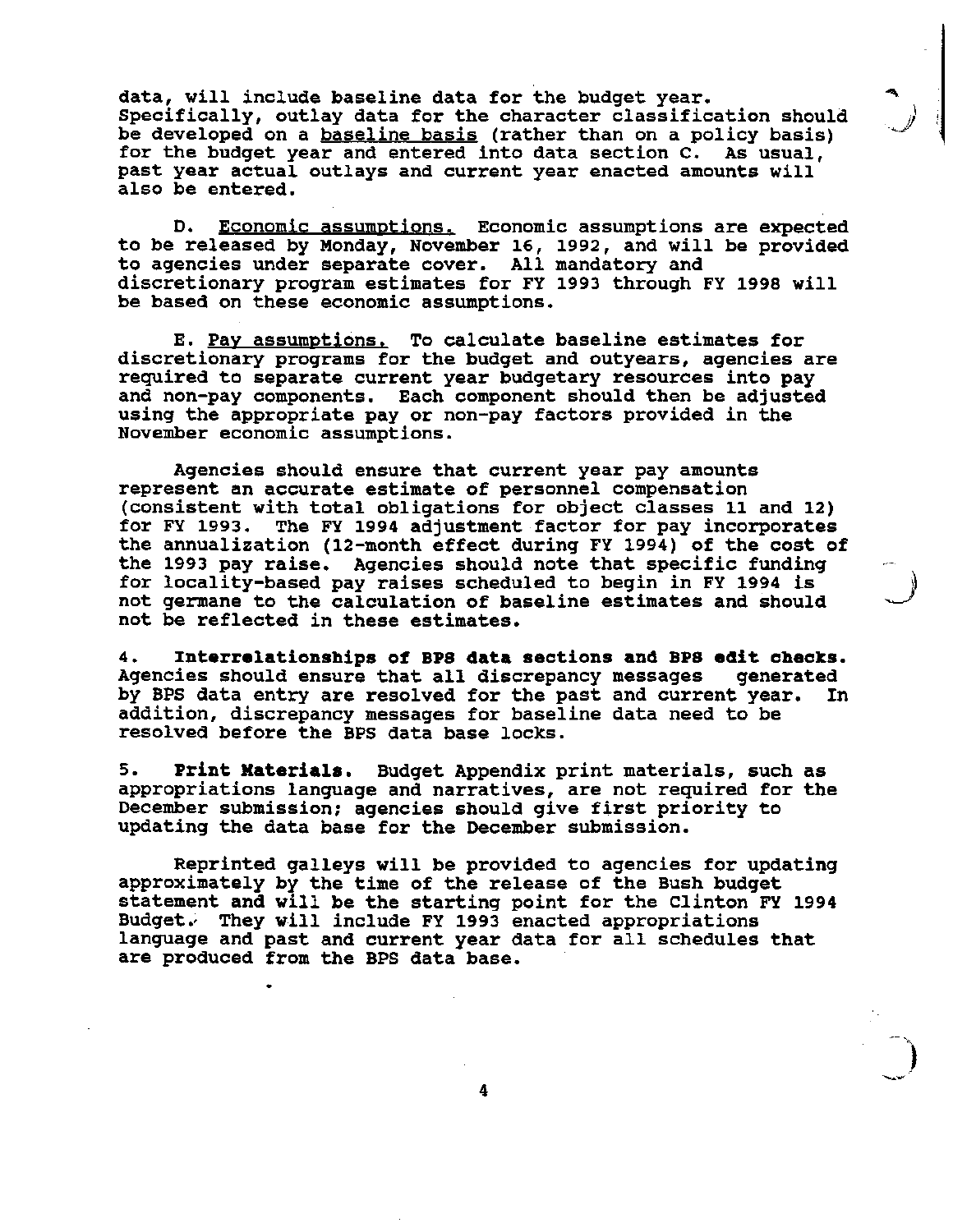6. Non-BPS information on High Risk Areas. The Bush budget statement will include a progress report on Correction of High Risk Areas, which will be similar to the high risk report in the FY 1993 BUdget. The progress report will be based, in part, on agency submissions on high risk areas (Exhibit 41 of OMB circular No. A-11). It may also include estimated funding for management investments to correct high risk areas. only one aggregate estimate per high risk area -- rather than more detailed agency estimates -- will be printed in the statement. Additional instructions on these requirements will be issued separately.

•

ć

an Mary Armstrom America